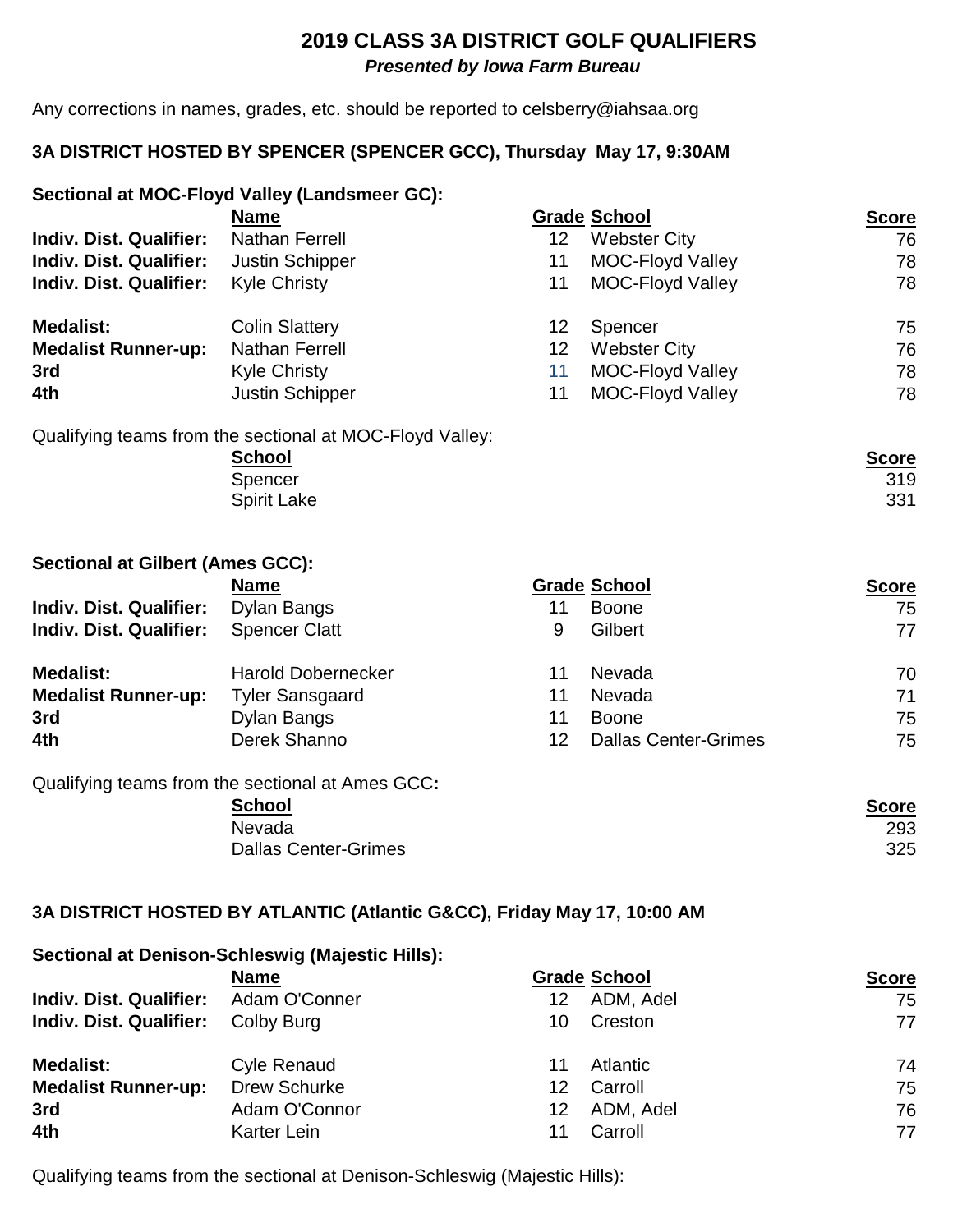| <b>School</b> |            |
|---------------|------------|
| Carroll       | $Score320$ |
| Atlantic      | 342        |
|               |            |
|               |            |

| <b>Sectional at Winterset (Lakeview CC):</b> |  |
|----------------------------------------------|--|
|----------------------------------------------|--|

|                                | <b>Name</b>                                                     |    | <b>Grade School</b> | <b>Score</b> |
|--------------------------------|-----------------------------------------------------------------|----|---------------------|--------------|
| <b>Indiv. Dist. Qualifier:</b> | <b>Conner Deutsch</b>                                           | 12 | Clarke, Osceola     | 76           |
| <b>Indiv. Dist. Qualifier:</b> | <b>Colton Myers</b>                                             | 12 | Saydel              | 81           |
| <b>Medalist:</b>               | Gavin Milledge                                                  | 12 | Winterset           | 72           |
| <b>Medalist Runner-up:</b>     | <b>Riley Jermier</b>                                            | 11 | <b>Norwalk</b>      | 75           |
| 3rd                            | <b>Conner Deutsch</b>                                           | 12 | Clarke, Osceola     | 76           |
| 4th                            | <b>Tanner Dunn</b>                                              | 12 | <b>Norwalk</b>      | 77           |
|                                | Qualifying teams from the sectional at Winterset (Lakeview CC): |    |                     |              |
|                                | <b>School</b>                                                   |    |                     | <b>Score</b> |
|                                | <b>Norwalk</b>                                                  |    |                     | 311          |
|                                | Winterset                                                       |    |                     | 327          |
|                                | <b>North Polk</b>                                               |    |                     | 339          |

# **3A DISTRICT HOSTED BY OSKALOOSA (Edmundson Golf Course), Thursday May 16, 10:00 AM**

|                                | Sectional at Notre Dame, Burlington (Flint Hills GC):                           |                 |                         |              |
|--------------------------------|---------------------------------------------------------------------------------|-----------------|-------------------------|--------------|
|                                | <b>Name</b>                                                                     |                 | <b>Grade School</b>     | <b>Score</b> |
| <b>Indiv. Dist. Qualifier:</b> | <b>Brock Sobaski</b>                                                            | 11              | Washington              | 77           |
| <b>Indiv. Dist. Qualifier:</b> | <b>Brady Knutson</b>                                                            | 11              | Washington              | 80           |
| <b>Medalist:</b>               | <b>Matt Briggs</b>                                                              | 11              | Notre Dame/W Burlington | 74           |
| <b>Medalist Runner-up:</b>     | <b>Trace White</b>                                                              | 12 <sup>2</sup> | <b>Mount Pleasant</b>   | 74           |
| 3rd                            | <b>Brock Sobaski</b>                                                            | 11              | Washington              | 77           |
| 4th                            | Kaleb Cochran                                                                   | 12              | Centerville             | 78           |
|                                | Qualifying teams from the sectional at Notre Dame, Burlington (Flint Hills GC): |                 |                         |              |
|                                | <b>School</b>                                                                   |                 |                         | <b>Score</b> |
|                                | <b>Mount Pleasant</b>                                                           |                 |                         | 318          |
|                                | Notre Dame/W Burlington                                                         |                 |                         | 343          |
|                                | Centerville                                                                     |                 |                         | 348          |
|                                | Sectional at Clear Creek-Amana (Amana Colonies GC):                             |                 |                         |              |
|                                | <b>Name</b>                                                                     |                 | <b>Grade School</b>     | <b>Score</b> |
| <b>Indiv. Dist. Qualifier:</b> | <b>Tyler Vaske</b>                                                              | 12 <sup>2</sup> | Knoxville               | 71           |
| <b>Indiv. Dist. Qualifier:</b> | <b>Cole McGriff</b>                                                             | 10              | Grinnell                | 78           |
| <b>Medalist:</b>               | <b>Tyler Vaske</b>                                                              | 12 <sup>2</sup> | Knoxville               | 71           |
| <b>Medalist Runner-up:</b>     | <b>Brandon McCarty</b>                                                          | 11              | Clear Creek-Amana       | 75           |
| 3rd                            | <b>Cole McGriff</b>                                                             | 10              | Grinnell                | 78           |
| 4th                            | John Oltman                                                                     | 10              | Pella                   | 79           |
|                                | District qualifying teams from the sectional at Clear Creek-Amana:              |                 |                         |              |
|                                | <b>School</b>                                                                   |                 |                         | <b>Score</b> |

Pella 326 Clear Creek-Amana 347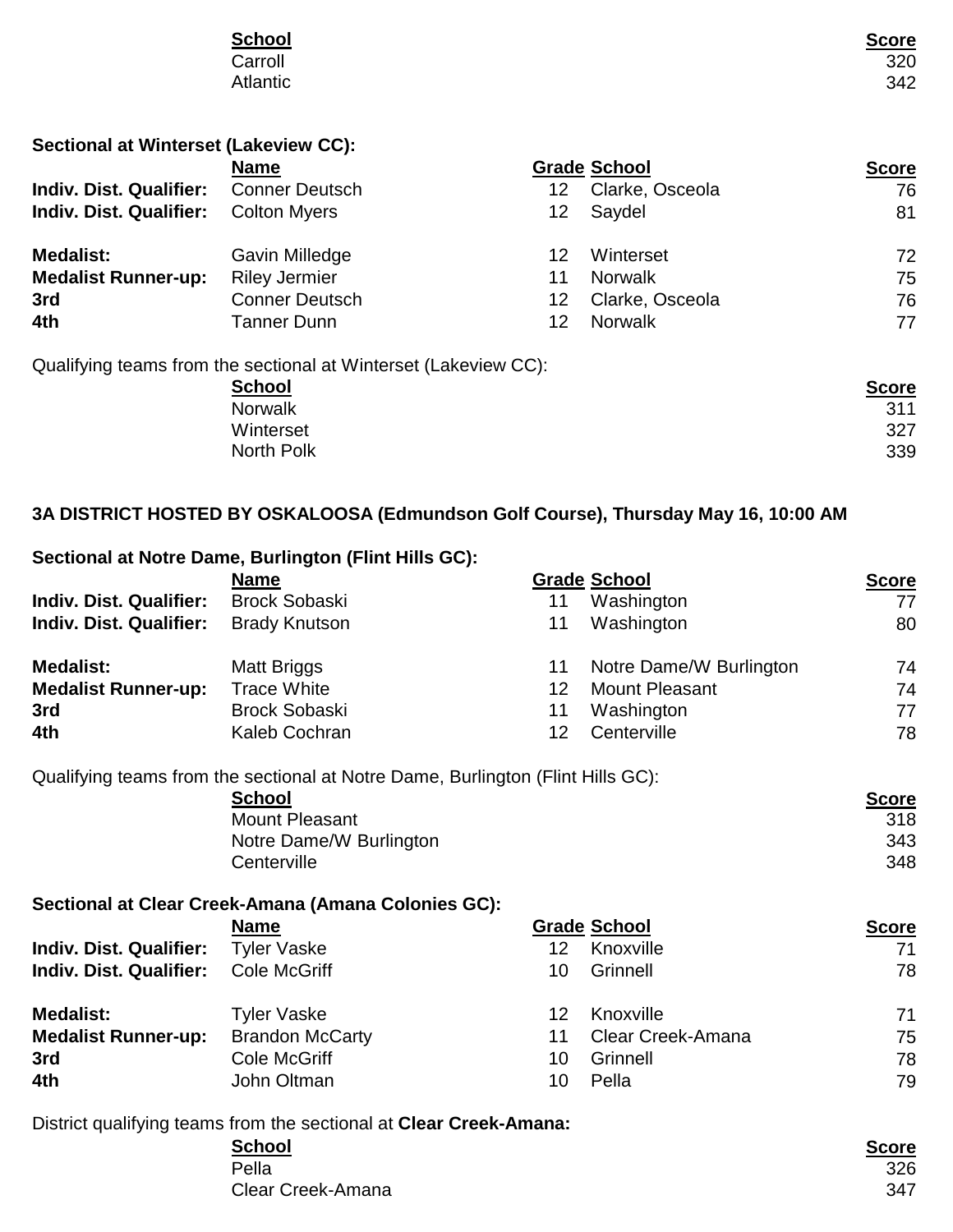# **3A DISTRICT HOSTED BY WEST DELAWARE, MANCHESTER (Pin Oak Links), Friday May 17, 10:00am**

# **Sectional at Central DeWitt (Springbrook CC):**

|                                | <b>Name</b>                                            |    | <b>Grade School</b>     | <b>Score</b> |
|--------------------------------|--------------------------------------------------------|----|-------------------------|--------------|
| <b>Indiv. Dist. Qualifier:</b> | Caiden Atienza                                         | 10 | Maquoketa               | 80           |
| <b>Indiv. Dist. Qualifier:</b> | Aman Egge                                              | 12 | Anamosa                 | 83           |
| <b>Medalist:</b>               | <b>Tucker Kinney</b>                                   | 11 | <b>Central DeWitt</b>   | 71           |
| <b>Medalist Runner-up:</b>     | Jacob Brainerd                                         | 12 | <b>Central DeWitt</b>   | 76           |
| 3rd                            | <b>Ben Parmenter</b>                                   | 12 | <b>Benton Community</b> | 79           |
| 4th                            | Caiden Atienza                                         | 10 | Maquoketa               | 80           |
|                                | Qualifying teams from the sectional at Central DeWitt: |    |                         |              |

| <b>School</b>           | <b>Score</b> |
|-------------------------|--------------|
| <b>Central DeWitt</b>   | 310          |
| <b>Benton Community</b> | 339          |
| Center Point-Urbana     | 344          |

## **Sectional at Charles City (Cedar Ridge):**

|                                | <b>Name</b>           |    | <b>Grade School</b>       | <b>Score</b> |
|--------------------------------|-----------------------|----|---------------------------|--------------|
| <b>Indiv. Dist. Qualifier:</b> | Hogan Hansen          | 9  | <b>Waverly-Shell Rock</b> | 78           |
| <b>Indiv. Dist. Qualifier:</b> | Jay Fielstul          | 11 | Decorah                   | 81           |
| <b>Medalist:</b>               | <b>Brandon Larson</b> | 11 | West Delaware, Manchester | 73           |
| <b>Medalist Runner-up:</b>     | Jack Barragy          | 11 | <b>Clear Lake</b>         | 77           |
| 3rd                            | Hogan Hansen          | 9  | <b>Waverly-Shell Rock</b> | 78           |
| 4th                            | Jay Fjestul           | 11 | Decorah                   | 81           |

Qualifying teams from the sectional at Charles City (Cedar Ridge):

**School Score** Clear Lake 326<br>West Delaware, Manchester 335 West Delaware, Manchester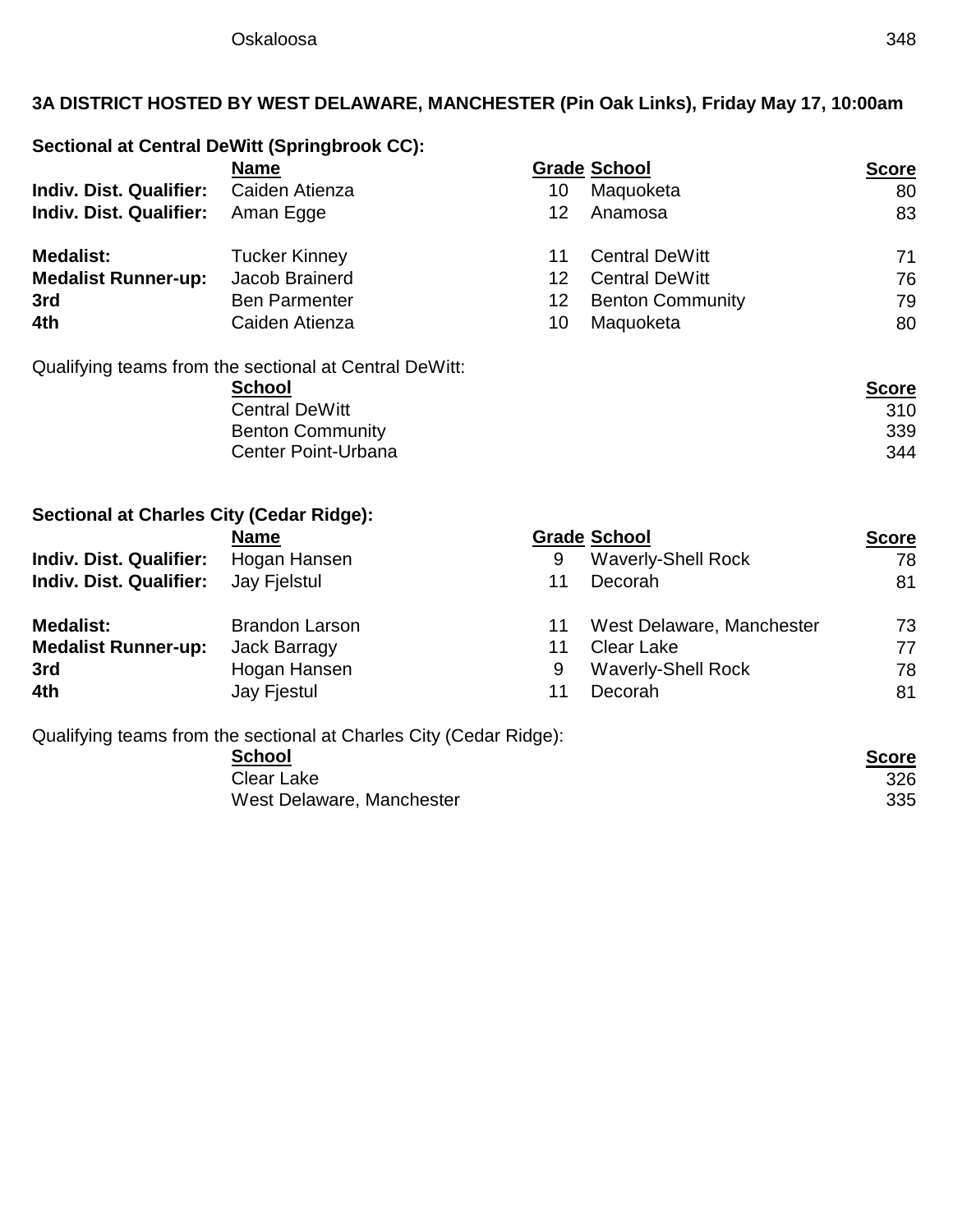# **2019 CLASS 2A DISTRICT GOLF QUALIFIERS**  *Presented by Iowa Farm Bureau*

Any corrections in names, grades, etc. should be reported to celsberry@iahsaa.org

## **2A DISTRICT HOSTED BY Okoboji, Milford (Enerald Hills GC), Thursday May 16, 10:00 AM**

| Sectional at Boyden-Hull (Rolling Hills): |                                                       |                     |                          |              |  |
|-------------------------------------------|-------------------------------------------------------|---------------------|--------------------------|--------------|--|
|                                           | <b>Name</b>                                           | <b>Grade School</b> |                          | <b>Score</b> |  |
| <b>Indiv. Dist. Qualifier:</b>            | Jamison Helmers                                       | 11                  | Okoboji, Milford         | 79           |  |
| <b>Indiv. Dist. Qualifier:</b>            | Jalyn Gramstad                                        | 10                  | West Lyon, Inwood        | 85           |  |
| <b>Medalist:</b>                          | <b>Jamison Helmers</b>                                | 11                  | Okoboji, Milford         | 79           |  |
| <b>Medalist Runner-up:</b>                | Drew Van Roekel                                       | 9                   | Boyden-Hull              | 80           |  |
| 3rd                                       | <b>Brennan Radke</b>                                  | 12                  | <b>Sheldon</b>           | 80           |  |
| 4th                                       | Cole Feenstra                                         | 9                   | <b>Western Christian</b> | 84           |  |
|                                           | Qualifying teams from the sectional at Rolling Hills: |                     |                          |              |  |

| <u>Score</u> |
|--------------|
| 338          |
| 339          |
| 353          |
|              |

| <b>Sectional at Hinton (Deer Run):</b> |                     |    |                        |              |
|----------------------------------------|---------------------|----|------------------------|--------------|
|                                        | <b>Name</b>         |    | <b>Grade School</b>    | <b>Score</b> |
| <b>Indiv. Dist. Qualifier:</b>         | <b>Brett Sharp</b>  | 11 | <b>East Sac County</b> | 82           |
| Indiv. Dist. Qualifier: Zane Neubaum   |                     | 11 | South Central Calhoun  | 89           |
| <b>Medalist:</b>                       | Andrew Hessa        |    | <b>Hinton</b>          | 76           |
| <b>Medalist Runner-up:</b>             | <b>Brett Sharp</b>  | 11 | <b>East Sac County</b> | 82           |
| 3rd                                    | <b>Carson Prins</b> | 11 | <b>Hinton</b>          | 85           |
| 4th                                    | <b>Braden Vonk</b>  | 12 | <b>Hinton</b>          | 85           |

Qualifying teams from the sectional at Deer Run GC:<br>
School **School Score** Hinton 335 OA-BCIG 362 Cherokee, Washington 376

| Sectional at Sioux Center (The Ridge): |                       |      |                                    |              |
|----------------------------------------|-----------------------|------|------------------------------------|--------------|
|                                        | <b>Name</b>           |      | <b>Grade School</b>                | <b>Score</b> |
| <b>Indiv. Dist. Qualifier:</b>         | Kolin Kroeze          | 12.  | Unity Christian, Orange City       | 81           |
| <b>Indiv. Dist. Qualifier:</b>         | Carter Buckley        | 10 - | Sioux Central, Sioux Rapids        | 85           |
| <b>Medalist:</b>                       | <b>Freddy Bullock</b> | 12.  | <b>Sioux Center</b>                | 72           |
| <b>Medalist Runner-up:</b>             | <b>Isaak Sander</b>   | 11   | <b>Estherville Lincoln Central</b> | 79           |
| 3rd                                    | <b>Ryan Schiltz</b>   | 9    | <b>Estherville Lincoln Central</b> | 79           |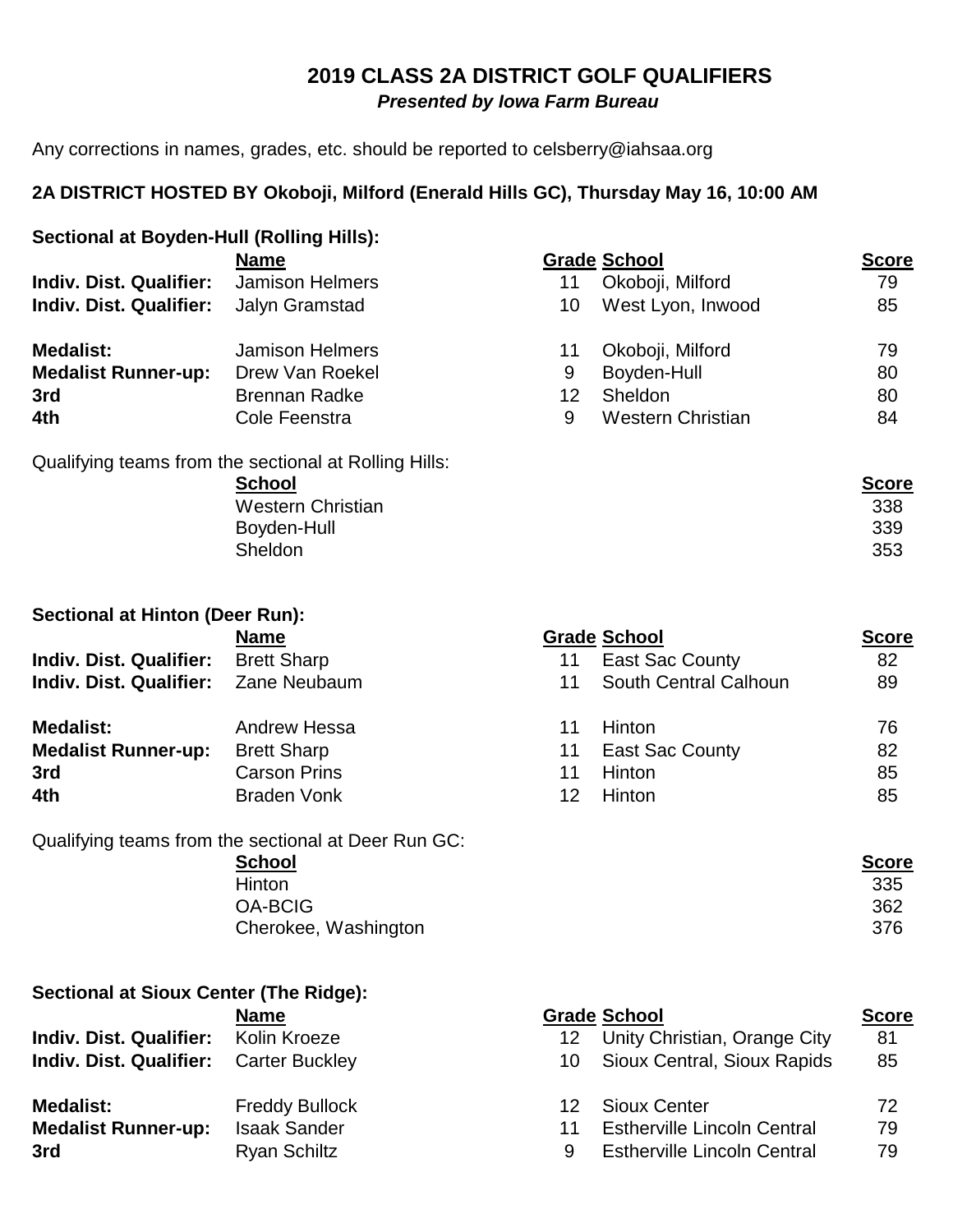| 4th | Caleb Freeburg                                       | 9 | Pocahontas Area | 80           |
|-----|------------------------------------------------------|---|-----------------|--------------|
|     | Qualifying teams from the sectional at Sioux Center: |   |                 |              |
|     | <b>School</b>                                        |   |                 | <b>Score</b> |
|     | <b>Estherville Lincoln Central</b>                   |   |                 | 335          |
|     | Sioux Center                                         |   |                 | 335          |
|     | Pocahontas Area                                      |   |                 | 356          |
|     |                                                      |   |                 |              |

## **2A DISTRICT HOSTED BY Dike-New Hartford (Fox Ridge GC), Friday May 17, 10:00 AM**

### **Sectional at New Hampton (New Hampton GCC):**

|                                | <b>Name</b>         |                 | <b>Grade School</b>  | <b>Score</b> |
|--------------------------------|---------------------|-----------------|----------------------|--------------|
| <b>Indiv. Dist. Qualifier:</b> | <b>Tyler Clouse</b> | 11              | <b>Forest City</b>   | 77           |
| <b>Indiv. Dist. Qualifier:</b> | <b>Avery Busta</b>  | 12.             | <b>Forest City</b>   | 77           |
| <b>Medalist:</b>               | Colin Gavin         | 12.             | North Fayette Valley | 77           |
| <b>Medalist Runner-up:</b>     | Ryan Anderson       | 12 <sup>2</sup> | New Hampton          | 77           |
| 3rd                            | <b>Tyler Clouse</b> | 11              | <b>Forest City</b>   | 77           |
| 4th                            | <b>Avery Busta</b>  | 12              | <b>Forest City</b>   | 77           |
|                                |                     |                 |                      |              |

Qualifying teams from the sectional at New Hampton GCC:<br>**School** 

**School Score**

New Hampton 326<br>
North Favette Valley 351 North Fayette Valley<br>Lake Mills Lake Mills 355

## **Sectional at Aplington-Parkersburg (Legends Trail GC):**

|                                | <b>Name</b>    |     | <b>Grade School</b>           | <b>Score</b> |
|--------------------------------|----------------|-----|-------------------------------|--------------|
| <b>Indiv. Dist. Qualifier:</b> | Jacob Wiersma  | 10  | <b>Hudson</b>                 | 80           |
| <b>Indiv. Dist. Qualifier:</b> | Brayden Fahrni | 12. | East Marshall, LeGrand        | 81           |
| <b>Medalist:</b>               | Jacob Wiersma  | 10  | <b>Hudson</b>                 | 80           |
| <b>Medalist Runner-up:</b>     | Dalton Nesheim | 12  | <b>Clarion-Goldfield-Dows</b> | 80           |
| 3rd                            | Brayden Fahrni | 12  | East Marshall, LeGrand        | 81           |
| 4th                            | Alec Martin    | 12  | <b>Clarion-Goldfield-Dows</b> | 82           |

Qualifying teams from the sectional at Aplington-Parkersburg:

| <b>School</b>                 | <b>Score</b> |
|-------------------------------|--------------|
| <b>Clarion-Goldfield-Dows</b> | 344          |
| Aplington-Parkersburg         | 357          |
| South Hamilton, Jewell        | 358          |

## **Sectional at Beckman Catholic, Dyersville (Dyersville GCC):**

|                                               | <b>Name</b> |     | <b>Grade School</b>  | <b>Score</b> |
|-----------------------------------------------|-------------|-----|----------------------|--------------|
| <b>Indiv. Dist. Qualifier:</b> Josh Engler    |             |     | 11 Beckman Catholic  | 79.          |
| <b>Indiv. Dist. Qualifier:</b> Charley Lorenz |             |     | 12 Columbus Catholic | 82           |
| <b>Indiv. Dist. Qualifier:</b> Parker Smith   |             | 12. | Denver               | 82           |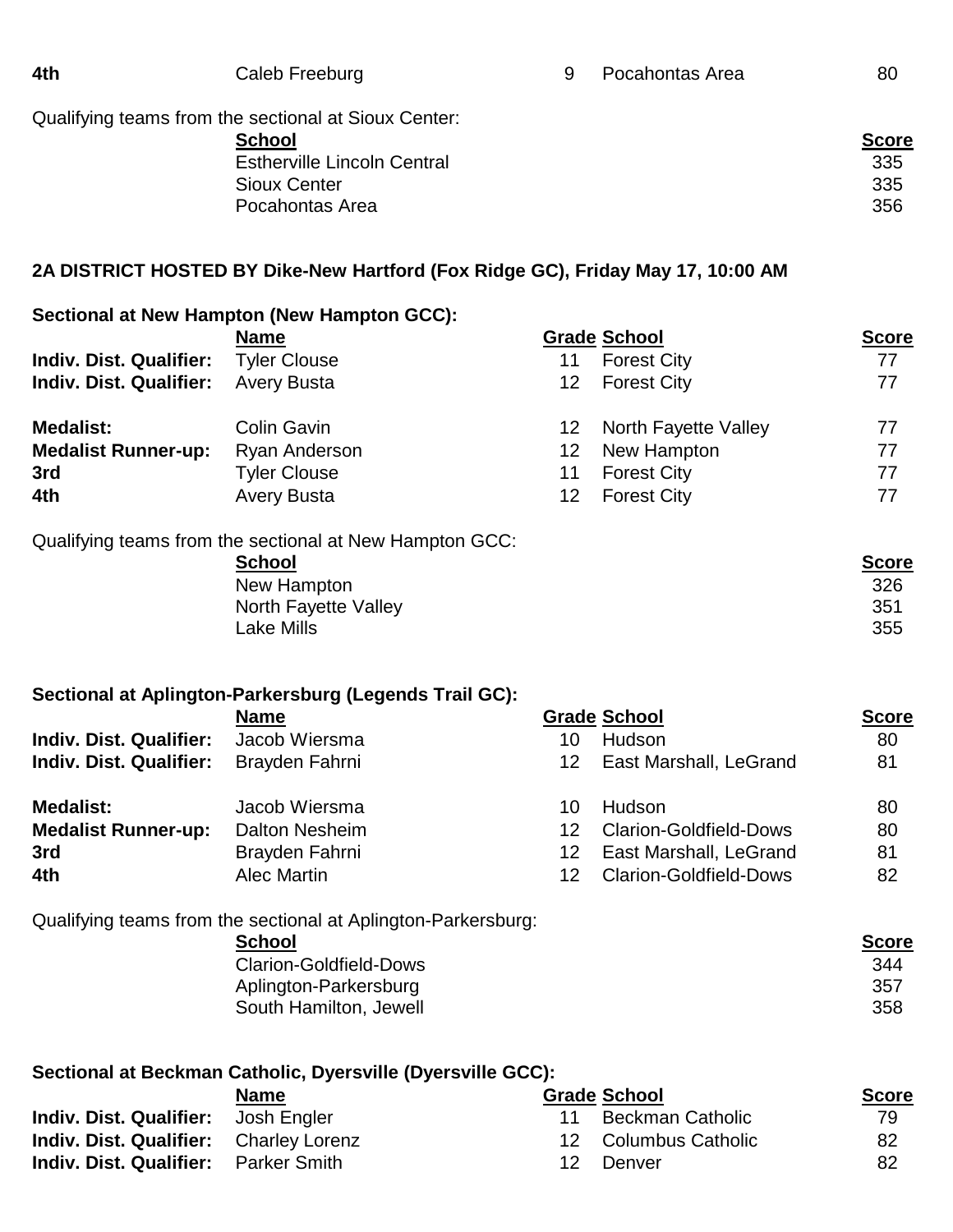| <b>Medalist:</b>           | Josh Engler                                                 | 11  | <b>Beckman Catholic</b> | 79 |
|----------------------------|-------------------------------------------------------------|-----|-------------------------|----|
| <b>Medalist Runner-up:</b> | <b>Justin Recker</b>                                        | 10  | Monticello              | 80 |
| 3rd                        | Caleb Reel                                                  | 11  | Union, LaPorte City     | 81 |
| 4th                        | <b>Bo Kramer</b>                                            | 10. | Monticello              | 81 |
|                            | Qualifying teams from the sectional at Beckman, Dyersville: |     |                         |    |

| <u>,</u> | <b>School</b>       | <b>Score</b> |
|----------|---------------------|--------------|
|          | Monticello          | 328          |
|          | Union, LaPorte City | 334          |

## **2A DISTRICT HOSTED BY WAPELLO (Heritage Oaks), Friday May 17, 10:00 AM**

| <b>Sectional at Tipton (Tipton GCC):</b> |                                                              |                 |                         |              |
|------------------------------------------|--------------------------------------------------------------|-----------------|-------------------------|--------------|
|                                          | <b>Name</b>                                                  |                 | <b>Grade School</b>     | <b>Score</b> |
| <b>Indiv. Dist. Qualifier:</b>           | <b>Mark Schomer</b>                                          | 11              | Regina, Iowa City       | 78           |
| <b>Indiv. Dist. Qualifier:</b>           | Nic Hein                                                     | 11              | Regina, Iowa City       | 80           |
| <b>Medalist:</b>                         | <b>Ted Bridges</b>                                           | 12 <sup>2</sup> | West Branch             | 73           |
| <b>Medalist Runner-up:</b>               | Dylan Countryman                                             | 9               | West Branch             | 75           |
| 3rd                                      | <b>Brady Knoop</b>                                           | 9               | <b>West Branch</b>      | 78           |
| 4th                                      | <b>Mark Schomer</b>                                          | 11              | Regina, Iowa City       | 78           |
|                                          | Qualifying teams from the sectional at Tipton GCC:           |                 |                         |              |
|                                          | <b>School</b>                                                |                 |                         | <b>Score</b> |
|                                          | <b>West Branch</b>                                           |                 |                         | 306          |
|                                          | Tipton                                                       |                 |                         | 341          |
|                                          | Durant                                                       |                 |                         | 351          |
| Sectional at Wilton (Wahkonsa GCC):      |                                                              |                 |                         |              |
|                                          | <b>Name</b>                                                  |                 | <b>Grade School</b>     | <b>Score</b> |
| <b>Indiv. Dist. Qualifier:</b>           | <b>Taran Nelson</b>                                          | 12 <sup>2</sup> | Danville                | 87           |
| Indiv. Dist. Qualifier:                  | Jadon Hawk                                                   | 11              | Central Lee, Donnellson | 88           |
| <b>Medalist:</b>                         | <b>Jared Townsend</b>                                        | 12              | Wilton                  | 80           |
| <b>Medalist Runner-up:</b>               | Clayton Bruckman                                             | 10              | Van Buren Community     | 82           |
| 3rd                                      | <b>Brock Hartley</b>                                         | 12              | Wilton                  | 82           |
| 4th                                      | <b>Brayton Wade</b>                                          | 12              | Wilton                  | 85           |
|                                          | Qualifying teams from the sectional at Wilton (Wahkonsa GC): |                 |                         |              |
|                                          | <b>School</b>                                                |                 |                         | <b>Score</b> |
|                                          | Wilton                                                       |                 |                         | 335          |
|                                          | Van Buren Community                                          |                 |                         | 349          |

**Sectional at Williamsburg (Stone Creek):** 

**Name Grade School Score**

Mediapolis 378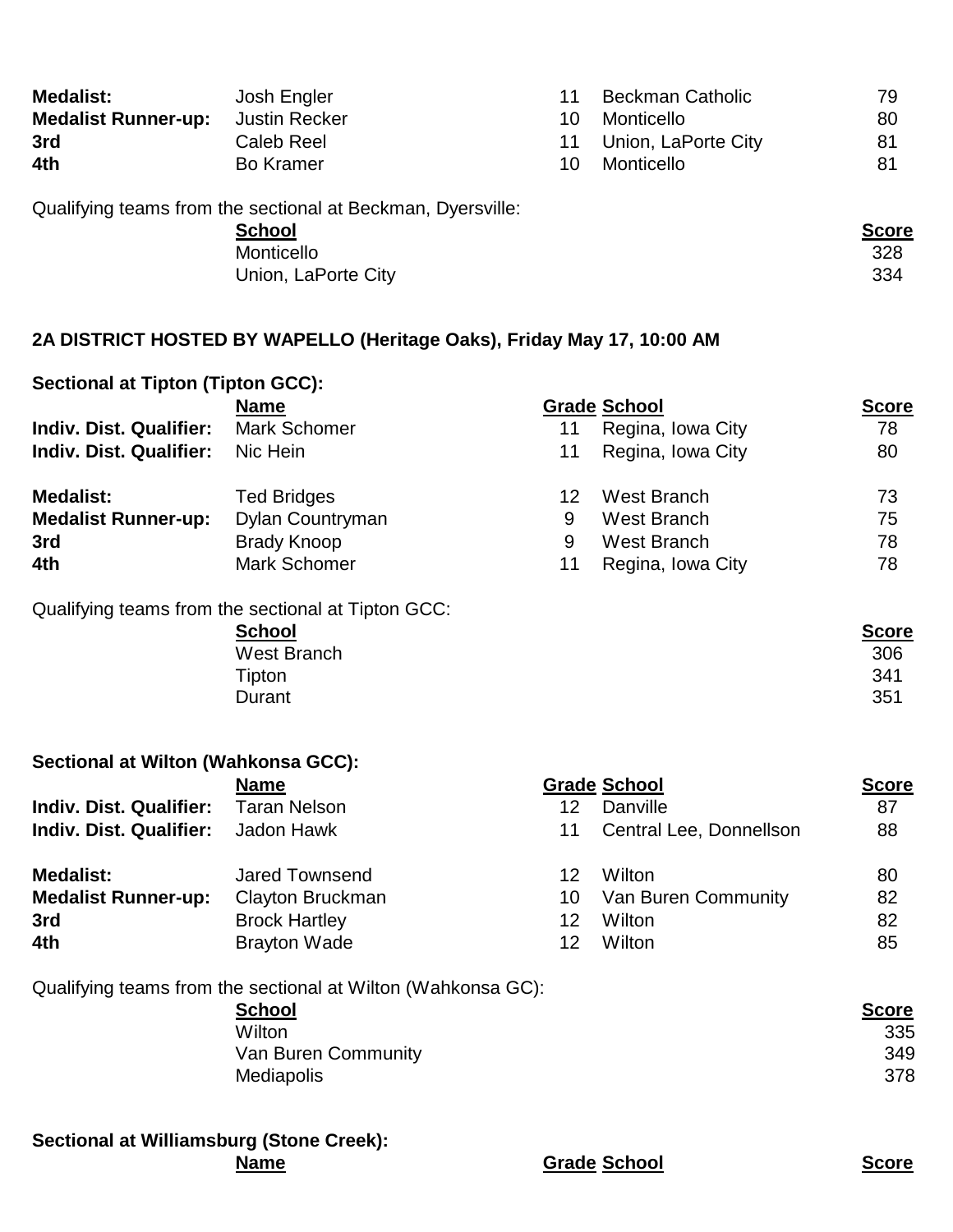| <b>Indiv. Dist. Qualifier:</b> | <b>Micah Mitchell</b>                                              | 12 | Pella Christian | 86           |
|--------------------------------|--------------------------------------------------------------------|----|-----------------|--------------|
| <b>Indiv. Dist. Qualifier:</b> | <b>Colt Stewart</b>                                                | 12 | Pleasantville   | 87           |
| <b>Medalist:</b>               | Dylan Burns                                                        | 12 | Williamsburg    | 71           |
| <b>Medalist Runner-up:</b>     | Andrew VanRyswyk                                                   | 12 | PCM, Monroe     | 80           |
| 3rd                            | <b>Austin Burns</b>                                                | 11 | Williamsburg    | 80           |
| 4th                            | <b>Gatlin Boell</b>                                                | 10 | PCM, Monroe     | 81           |
|                                | Qualifying teams from the sectional at Williamsburg (Stone Creek): |    |                 |              |
|                                | <b>School</b>                                                      |    |                 | <b>Score</b> |
|                                | Williamsburg                                                       |    |                 | 317          |
|                                | PCM, Monroe                                                        |    |                 | 327          |

## **2A DISTRICT HOSTED BY KUEMPER CATHOLIC, CARROLL (Carroll CC), Friday May 17, 10:00am**

# **Sectional at Panorama, Panora (LPN Golf Course):**

| 88                               |
|----------------------------------|
|                                  |
| 90                               |
| 90                               |
| Kuemper Catholic, Carroll<br>339 |
| 80                               |
| 81                               |
| Kuemper Catholic, Carroll<br>82  |
|                                  |

Qualifying teams from the sectional at Panorama, Panora:

| School                    | <b>Score</b> |
|---------------------------|--------------|
| Kuemper Catholic, Carroll | 339          |
| Panorama, Panora          | 344          |
| Ogden                     | 377          |

Mid-Prairie, Wellman 357

### **Sectional at Woodward-Granger (Woodward Golf Club):**

|                                | <b>Name</b>              |    | <b>Grade School</b>         | <b>Score</b> |
|--------------------------------|--------------------------|----|-----------------------------|--------------|
| <b>Indiv. Dist. Qualifier:</b> | <b>Conley Petermeier</b> | 12 | West Marshall, State Center | 85           |
| <b>Indiv. Dist. Qualifier:</b> | Caleb Keigan             | 11 | West Marshall, State Center | 95           |
| Medalist:                      | Nate Juffer              |    | Des Moines Christian        | 79           |
| <b>Medalist Runner-up:</b>     | Jake Weissenburger       | 9  | Des Moines Christian        | 79           |
| 3rd                            | <b>Grant Christy</b>     | 12 | Des Moines Christian        | 81           |
| 4th                            | Tommy Weissenburger      |    | Des Moines Christian        | 83           |

Qualifying teams from the sectional at Woodward-Granger:

| <b>School</b>        | <b>Score</b> |
|----------------------|--------------|
| Des Moines Christian | -322         |
| Woodward-Granger     | 368          |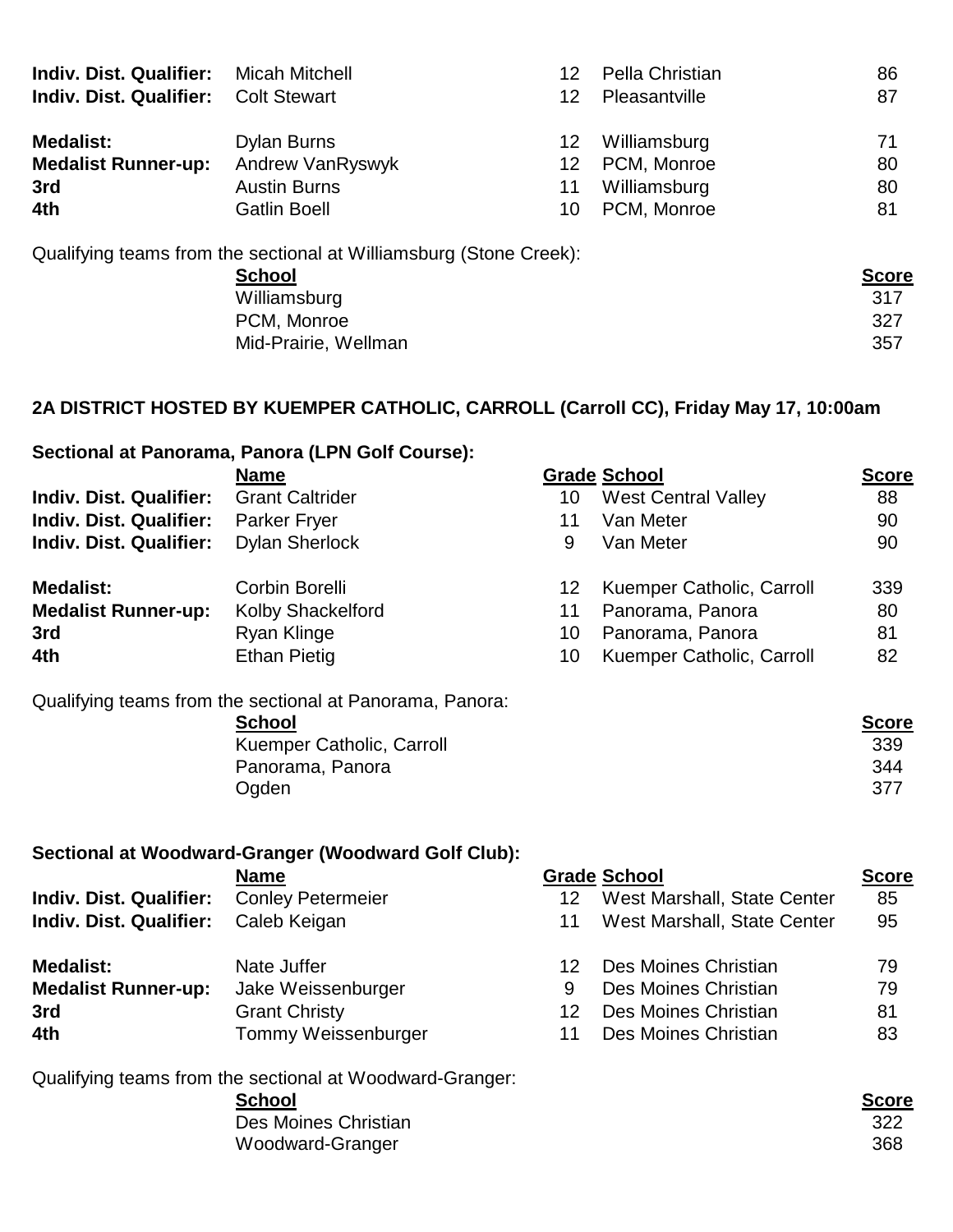## **Sectional at Shenandoah (American Legion):**

|                                | <b>Name</b>                                        |    | <b>Grade School</b>      | <b>Score</b> |
|--------------------------------|----------------------------------------------------|----|--------------------------|--------------|
| <b>Indiv. Dist. Qualifier:</b> | Coby Fink                                          | 10 | Underwood                | 77           |
| <b>Indiv. Dist. Qualifier:</b> | Sam Hatcher                                        | 11 | Missouri Valley          | 81           |
| <b>Medalist:</b>               | <b>Parker Rock</b>                                 | 11 | Clarinda                 | 77           |
| <b>Medalist Runner-up:</b>     | Coby Fink                                          | 10 | Underwood                | 77           |
| 3rd                            | <b>Trevor Carlson</b>                              | 11 | <b>Tri-Center, Neola</b> | 80           |
| 4th                            | Sam Hatcher                                        | 11 | Missouri Valley          | 81           |
|                                | Qualifying teams from the sectional at Shenandoah: |    |                          |              |

**School Score** Tri-Center, Neola 341 Clarinda 341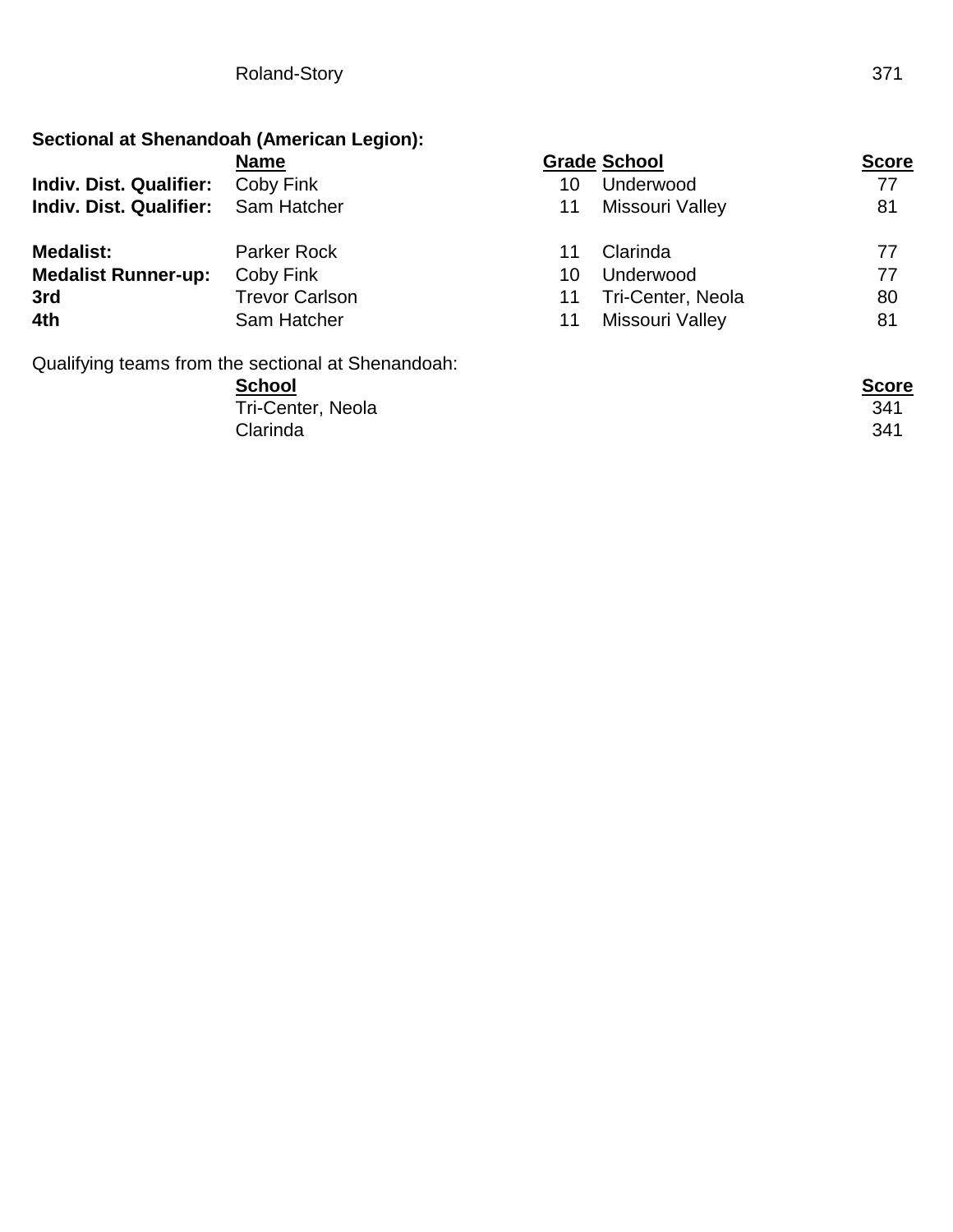# **2019 CLASS 1A DISTRICT GOLF QUALIFIERS**

 *Presented by Iowa Farm Bureau*

Any corrections in names, grades, etc. should be reported to celsberry@iahsaa.org

#### **1A DISTRICT HOSTED By St. Edmond, Fort Dodge (Lakeside GC), Thursday May 16, 10:00 AM**

#### **Sectional at George-Little Rock (Otter Valley CC):**

| <b>Name</b>                                                | Grade | <b>School</b>           | <u>Score</u> |
|------------------------------------------------------------|-------|-------------------------|--------------|
| Jeremy Struve                                              | 12    | South O'Brien, Paullina | 89           |
| Jader Briggs                                               | 10    | Akron-Westfield         | 92           |
| Dylan Barthol                                              | 10    | <b>Gehlen Catholic</b>  | 92           |
| <b>Braydan Perkins</b>                                     | 9     | Harris-Lake Park        | 81           |
| <b>Adrian Martin</b>                                       | 11    | Harris-Lake Park        | 85           |
| <b>Brody Sohn</b>                                          | 10    | Harris-Lake Park        | 85           |
| Payton Gonnerman                                           | 11    | Hartley-Melvin-Sanborn  | 88           |
| Qualifying teams from the sectional at George-Little Rock: |       |                         |              |
| <b>School</b>                                              |       |                         | <b>Score</b> |
| Harris-Lake Park                                           |       |                         | 337          |
| Hartley-Melvin-Sanborn                                     |       |                         | 359          |
|                                                            |       |                         |              |

#### **Sectional at on Kingsley-Pierson (Brookside GC):**

|                            | <b>Name</b>        | Grade | School                        | <b>Score</b> |
|----------------------------|--------------------|-------|-------------------------------|--------------|
| Indiv. Dist. Qualifier:    | Mason Laven        | 9     | St. Mary, Storm Lake          | 90           |
| Indiv. Dist. Qualifier:    | Ethan Thomas       | 9     | River Valley, Correctionville | 90           |
| <b>Medalist:</b>           | Spencer Schorg     | 11    | Remsen, St. Mary's            | 81           |
| <b>Medalist Runner-up:</b> | Ethan Riedemann    | 11    | <b>MMCRU</b>                  | 85           |
| 3rd                        | Cal Schwietzberger | 12    | Kingsley-Pierson              | 85           |
| 4th                        | Kaden Schroeder    | 12    | Kingsley-Pierson              | 86           |
|                            |                    |       |                               |              |

Qualifying teams from the sectional at Kingsley-Pierson**:** 

Kingsley-Pierson Remsen, St. Mary's<br>MMCRU MMCRU 381

#### **Sectional at Woodbury Central, Moville (The Meadows CC):**

|                                | Name                | Grade           | <b>School</b>             | <b>Score</b> |
|--------------------------------|---------------------|-----------------|---------------------------|--------------|
| <b>Indiv. Dist. Qualifier:</b> | <b>Grant Kenkel</b> | 12 <sup>°</sup> | Boyer Valley, Dunlap      | 82           |
| Indiv. Dist. Qualifier:        | Conlan Petersen     | 12              | Boyer Valley, Dunlap      | 93           |
| Medalist:                      | Jared Henkelman     | 12              | IKM-Manning               | 80           |
| <b>Medalist Runner-up:</b>     | <b>Grant Kenkel</b> | 12              | Boyer Valley, Dunlap      | 82           |
| 3rd                            | Seth Even           | 11              | Woodbury Central, Moville | 82           |
| 4th                            | Alex Clark          | 12              | Woodbury Central, Moville | 83           |

Qualifying teams from the sectional at Woodbury Central, Moville:

**School Score** Woodbury Central, Moville **IKM-Manning** Coon Rapids-Bayard

| uuvi 1 |
|--------|
| 349    |
| 352    |
| 367    |
|        |

| 9  | St. Mary, Storm Lake          | 90 |
|----|-------------------------------|----|
| 9  | River Valley, Correctionville | 90 |
| 11 | Remsen, St. Mary's            | 81 |
| 11 | <b>MMCRU</b>                  | 85 |
| 12 | Kingsley-Pierson              | 85 |
| 12 | Kingsley-Pierson              | 86 |
|    |                               |    |

| e sectional at Kingsley-Pierson: |              |
|----------------------------------|--------------|
| <b>School</b>                    | <b>Score</b> |
| Kingsley-Pierson                 | 343          |
| Remsen, St. Mary's               | 352          |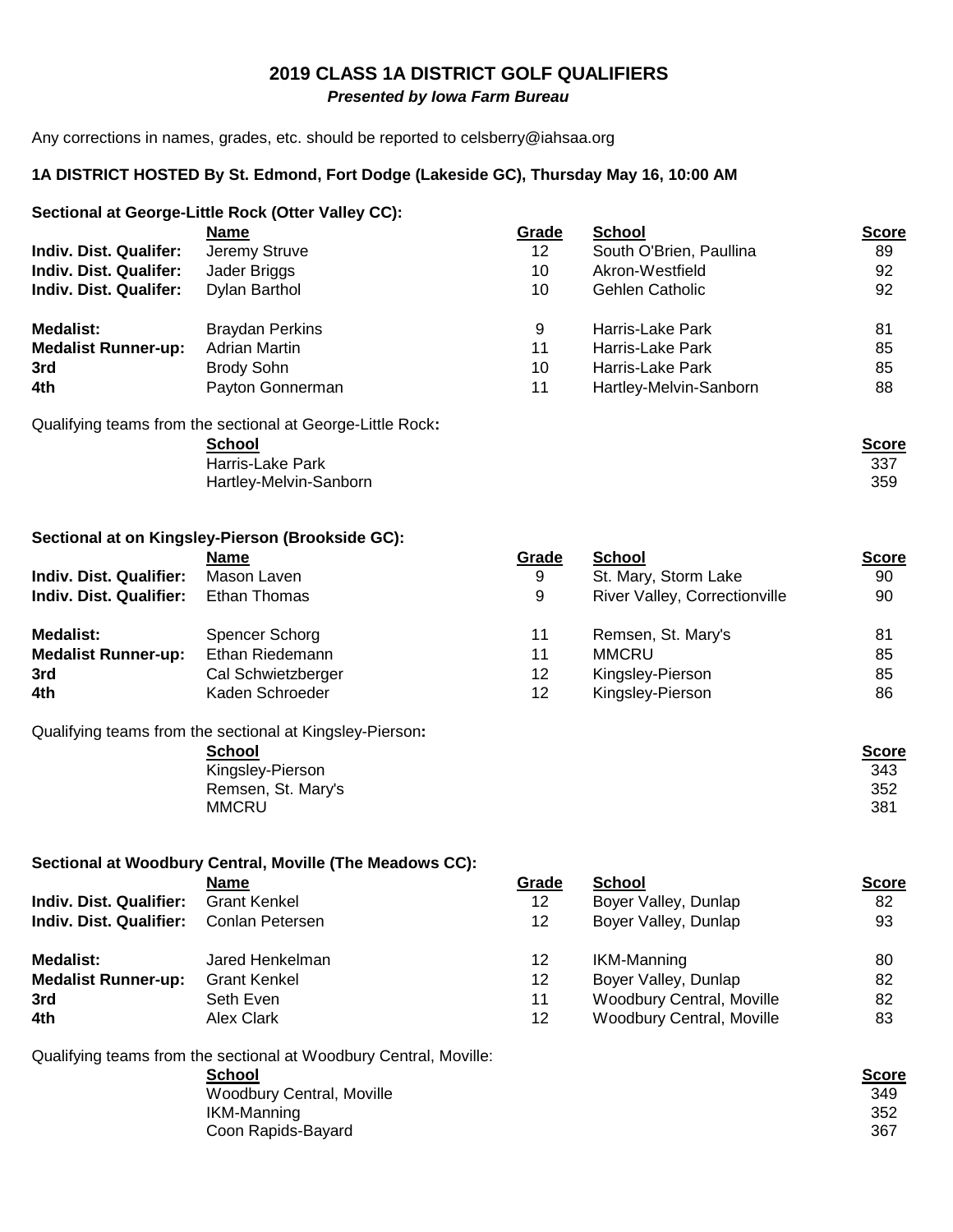#### **Sectional at Newell-Fonda (Newell Municipal GC):**

|                                | <b>Name</b>                                          | Grade | <b>School</b>                       | <b>Score</b> |
|--------------------------------|------------------------------------------------------|-------|-------------------------------------|--------------|
| <b>Indiv. Dist. Qualifier:</b> | Cayden Christensen                                   | 10    | Belmond-Klemme                      | 86           |
| <b>Indiv. Dist. Qualifier:</b> | Cole Rautenen                                        | 10    | St. Edmond, Fort Dodge              | 87           |
| <b>Medalist:</b>               | Hogan Henrich                                        | 10    | Newell-Fonda                        | 76           |
| <b>Medalist Runner-up:</b>     | <b>Tyson Kruse</b>                                   | 12    | Graettinger-Terril/Ruthven-Ayrshire | 79           |
| 3rd                            | Hayden Nicoson                                       | 12    | North Union                         | 81           |
| 4th                            | Cayden Christensen                                   | 10    | Belmond-Klemme                      | 86           |
|                                | Qualifying teams from the sectional at Newell-Fonda: |       |                                     |              |

| <u>Score</u> |
|--------------|
| 342          |
| 352          |
| 355          |
|              |

#### **1A DISTRICT HOSTED By Grundy Center (Pheasant Ridge in Cedar Falls), Friday May 17, 10:00 AM**

|                                | Sectional at Nashua-Plainfield (Nashua Town & CC):        |                 |                         |              |
|--------------------------------|-----------------------------------------------------------|-----------------|-------------------------|--------------|
|                                | <b>Name</b>                                               | <b>Grade</b>    | <b>School</b>           | <b>Score</b> |
| <b>Indiv. Dist. Qualifier:</b> | Beau Thompson                                             | 12 <sup>°</sup> | North Butler, Greene    | 80           |
| <b>Indiv. Dist. Qualifier:</b> | Kaden Lyman                                               | 12              | Rockford                | 85           |
| <b>Medalist:</b>               | Andrew Arndorfer                                          | 11              | Bishop Garrigan, Algona | 79           |
| <b>Medalist Runner-up:</b>     | Beau Thompson                                             | 12              | North Butler            | 80           |
| 3rd                            | Kaden Lyman                                               | 12              | Rockford                | 85           |
| 4th                            | Nate Akins                                                | 10              | West Fork, Sheffield    | 89           |
|                                | Qualifying teams from the sectional at Nashua-Plainfield: |                 |                         |              |
|                                | School                                                    |                 |                         | <b>Score</b> |
|                                | Bishop Garrigan, Algona                                   |                 |                         | 349          |
|                                | Nashua-Plainfield                                         |                 |                         | 367          |
|                                | Newman Catholic, Mason City                               |                 |                         | 377          |
|                                | Sectional at Grundy Center (Town & Country GC):           |                 |                         |              |
|                                | <b>Name</b>                                               | <u>Grade</u>    | <b>School</b>           | <u>Score</u> |
| <b>Indiv. Dist. Qualifier:</b> | Aaron Fleming                                             | 12 <sup>°</sup> | GMG, Garwin             | 84           |
| <b>Indiv. Dist. Qualifier:</b> | Paden Ketter                                              | 10              | North Tama, Traer       | 85           |

| <b>Medalist:</b>           | Alex Hames            |    | AGWSR, Ackley        | 79 |
|----------------------------|-----------------------|----|----------------------|----|
| <b>Medalist Runner-up:</b> | <b>Ashton Martens</b> | 9  | <b>Grundy Center</b> | 82 |
| 3rd                        | Dexter Whitehill      | Q  | <b>Grundy Center</b> | 82 |
| 4th                        | Aaron Fleming         | 12 | GMG, Garwin          | 84 |

Qualifying teams from the sectional at Grundy Center (Town & Country GC):

| . . | <b>School</b>        | <u>Score</u> |
|-----|----------------------|--------------|
|     | <b>Grundy Center</b> | 339          |
|     | AGWSR, Ackley        | 346          |
|     | BCLUW, Conrad        | 381          |
|     |                      |              |

#### **Sectional at South Winneshiek, Calmar (Silver Springs GC):**

|                                                   | Name | Grade | School                      | Score |
|---------------------------------------------------|------|-------|-----------------------------|-------|
| <b>Indiv. Dist. Qualifier:</b> Tanner Swenson     |      |       | Riceville                   | 89    |
| <b>Indiv. Dist. Qualifier:</b> Garrett Kurtenbach |      |       | Turkey Valley, Jackson Jct. | 93    |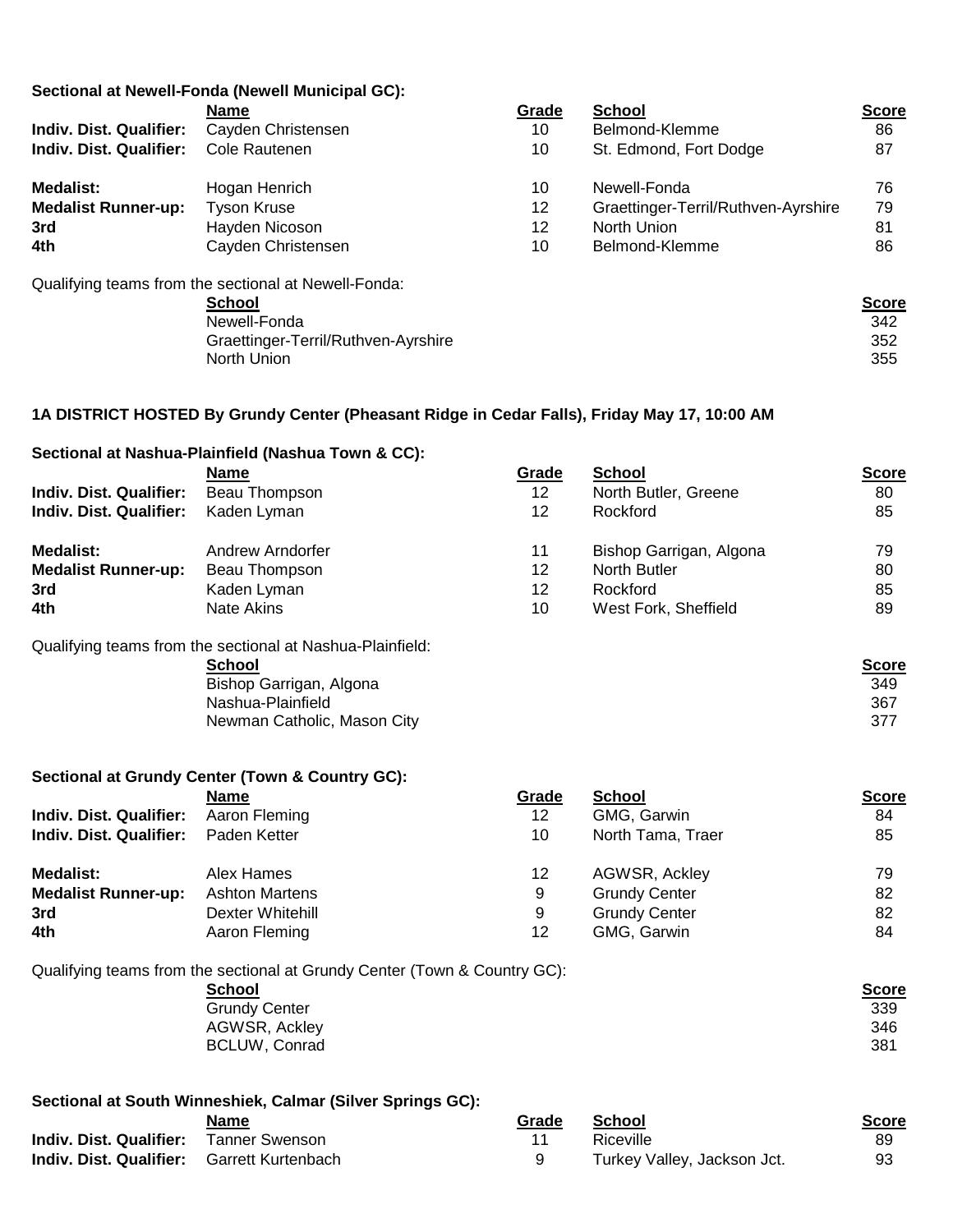| <b>Medalist:</b>               | Braden Lensing                                                   | 12    | South Winneshiek, Calmar | 82           |
|--------------------------------|------------------------------------------------------------------|-------|--------------------------|--------------|
| <b>Medalist Runner-up:</b>     | <b>Tanner Swenson</b>                                            | 11    | Riceville                | 89           |
| 3rd                            | Cole Klimesh                                                     | 12    | South Winneshiek, Calmar | 90           |
| 4th                            | <b>Brandon Frana</b>                                             | 10    | South Winneshiek, Calmar | 93           |
|                                | Qualifying teams from the sectional at South Winneshiek, Calmar: |       |                          |              |
|                                | School                                                           |       |                          | <b>Score</b> |
|                                | South Winneshiek, Calmar                                         |       |                          | 359          |
|                                | Northwood-Kensett                                                |       |                          | 391          |
|                                | Postville                                                        |       |                          | 433          |
|                                | Sectional at Clayton Ridge, Guttenberg (Guttenberg GCC):         |       |                          |              |
|                                | <b>Name</b>                                                      | Grade | <b>School</b>            | <b>Score</b> |
| <b>Indiv. Dist. Qualifier:</b> | Tanner Bantz                                                     | 11    | Wapsie Valley, Fairbank  | 88           |
| <b>Indiv. Dist. Qualifier:</b> | Dawson Bergmann                                                  | 10    | Tripoli                  | 90           |
| <b>Medalist:</b>               | <b>Ethan Streicher</b>                                           | 12    | Edgewood-Colesburg       | 69           |
| <b>Medalist Runner-up:</b>     | Alex Jones                                                       | 11    | Edgewood-Colesburg       | 82           |
| 3rd                            | Tanner Bantz                                                     | 11    | Wapsie Valley, Fairbank  | 88           |
| 4th                            | Dawson Bergmann                                                  | 10    | Tripoli                  | 90           |
|                                |                                                                  |       |                          |              |

| Qualifying teams from the sectional at Guttenberg GCC: |              |
|--------------------------------------------------------|--------------|
| School                                                 | <u>Score</u> |
| Edgewood-Colesburg                                     | 343          |
| Central, Elkader                                       | 387          |
|                                                        |              |

## **1A DISTRICT HOSTED BY Highland, Riverside (Blue Top Ridge, Riverside), Wednesday, May 15, 9:00 AM**

|                                | Sectional at East Buchanan, Winthrop (Buffalo Creek GC):                 |                 |                         |              |
|--------------------------------|--------------------------------------------------------------------------|-----------------|-------------------------|--------------|
|                                | <b>Name</b>                                                              | Grade           | <b>School</b>           | <b>Score</b> |
| <b>Indiv. Dist. Qualifier:</b> | Izaac Zirtzman                                                           | 10              | Maquoketa Valley, Delhi | 80           |
| <b>Indiv. Dist. Qualifier:</b> | Nathan Schmitt                                                           | 12 <sup>°</sup> | East Buchanan, Winthrop | 84           |
| <b>Medalist:</b>               | Izaac Zirtzman                                                           | 10              | Maquoketa Valley, Delhi | 80           |
| <b>Medalist Runner-up:</b>     | <b>Mathan Schmitt</b>                                                    | 12              | East Buchanan           | 84           |
| 3rd                            | <b>TJ Ayers</b>                                                          | 12              | <b>Central City</b>     | 85           |
| 4th                            | <b>Harley Nelson</b>                                                     | 10              | East Buchanan           | 85           |
|                                | Qualifying teams from the sectional at East Buchanan (Buffalo Creek GC): |                 |                         |              |
|                                | <b>School</b>                                                            |                 |                         | <b>Score</b> |
|                                | Don Bosco, Gilbertville                                                  |                 |                         | 348          |
|                                | <b>Central City</b>                                                      |                 |                         | 352          |
|                                |                                                                          |                 |                         |              |

| Sectional at New London (Deerwood GC): |                         |       |                    |              |  |
|----------------------------------------|-------------------------|-------|--------------------|--------------|--|
|                                        | <b>Name</b>             | Grade | School             | <b>Score</b> |  |
| Indiv. Dist. Qualifier:                | <b>Clayton Phillips</b> | 10    | New London         | 80           |  |
| <b>Indiv. Dist. Qualifier:</b>         | <b>Trevor Leyden</b>    | 12    | IMS, Kalona        | 90           |  |
| <b>Medalist:</b>                       | <b>Dustin Haines</b>    | 12    | Sigourney          | 73           |  |
| <b>Medalist Runner-up:</b>             | <b>Clayton Phillips</b> | 10    | New London         | 80           |  |
| 3rd                                    | Nolan Ross              | 11    | Winfield-Mt. Union | 83           |  |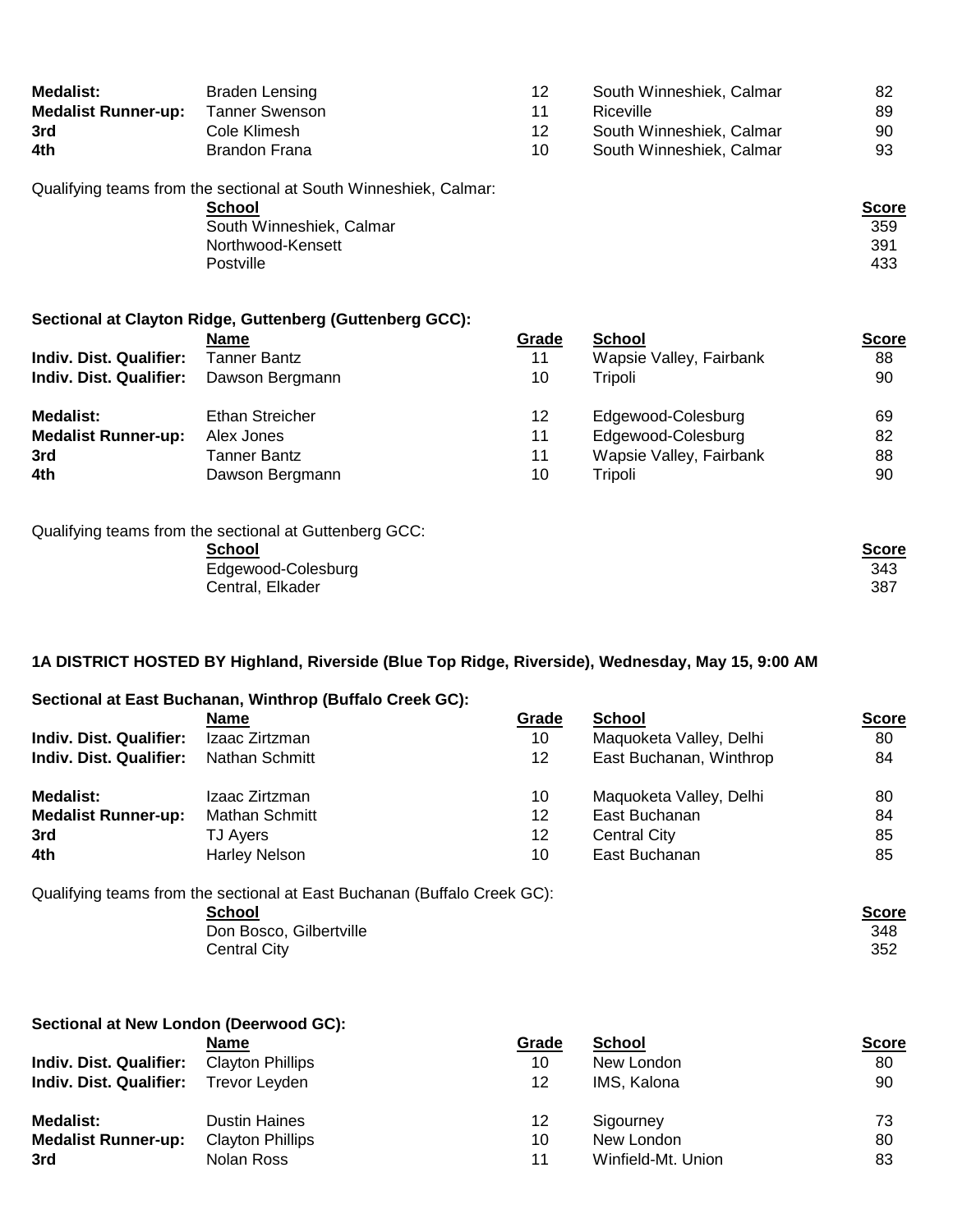| 4th                            | Jarod Kadel                                                                    | 12              | Winfield-Mt. Union   | 89                                |
|--------------------------------|--------------------------------------------------------------------------------|-----------------|----------------------|-----------------------------------|
|                                | Qualifying teams from the sectional at New London (Deerwood GC):<br>School     |                 |                      | <b>Score</b>                      |
|                                | Sigourney                                                                      |                 |                      | 346                               |
|                                | Winfield-Mt. Union                                                             |                 |                      | 353                               |
|                                | Sectional at Midland, Wyoming (Little Bear GC):                                |                 |                      |                                   |
|                                | <b>Name</b>                                                                    | Grade           | <b>School</b>        | <b>Score</b>                      |
| Indiv. Dist. Qualifier:        | Pat Mulholland                                                                 | 12 <sup>2</sup> | Prince of Peace      | 85                                |
| Indiv. Dist. Qualifier:        | Cade Zaruba                                                                    | 11              | Springville          | 94                                |
| Indiv. Dist. Qualifier:        | Dylan DeMean                                                                   | 9               | Springville          | 94                                |
|                                |                                                                                |                 |                      |                                   |
| <b>Medalist:</b>               | Traysen Schaefer                                                               | 12              | Lisbon               | 83                                |
| <b>Medalist Runner-up:</b>     | Damon Huston                                                                   | 10              | Midland, Wyoming     | 83                                |
| 3rd                            | Pat Mulholland                                                                 | 12              | Prince of Peace      | 85                                |
| 4th                            | Abram Driscoll                                                                 | 10              | <b>Easton Valley</b> | 89                                |
|                                | <b>School</b><br>Midland, Wyoming<br><b>Easton Valley</b><br>Lisbon            |                 |                      | <b>Score</b><br>357<br>366<br>381 |
|                                | Sectional at Iowa Valley, Marengo (Marengo GC):                                |                 |                      |                                   |
|                                | <b>Name</b>                                                                    | Grade           | <b>School</b>        | <b>Score</b>                      |
| <b>Indiv. Dist. Qualifier:</b> | Nolan Havran                                                                   | 12              | Montezuma            | 82                                |
| Indiv. Dist. Qualifier:        | <b>Mitchell White</b>                                                          | 11              | BGM, Brooklyn        | 90                                |
| <b>Medalist:</b>               | <b>Breven Platt</b>                                                            | 12              | Iowa Valley, Marengo | 78                                |
| <b>Medalist Runner-up:</b>     | <b>Parker Wieck</b>                                                            | 12              | Iowa Valley, Marengo | 78                                |
| 3rd                            | <b>Brody Wolf</b>                                                              | 11              | HLV, Victor          | 79                                |
| 4th                            | Nolan Havran                                                                   | 12              | Montezuma            | 82                                |
|                                | Qualifying teams from the sectional at Marengo GC:                             |                 |                      |                                   |
|                                | <b>School</b>                                                                  |                 |                      | <b>Score</b>                      |
|                                | Iowa Valley, Marengo                                                           |                 |                      | 331                               |
|                                | <b>HLV</b>                                                                     |                 |                      | 348                               |
|                                | English Valleys, North English                                                 |                 |                      | 367                               |
|                                |                                                                                |                 |                      |                                   |
|                                | 1A DISTRICT HOSTED BY CAM, ANITA (Crestwood Hills GC), Friday May 17, 10:00 AM |                 |                      |                                   |

### **Sectional at North Mahaska (Prairie Knolls):**

|                                          | <b>Name</b>         | Grade | School                    | <u>Score</u> |
|------------------------------------------|---------------------|-------|---------------------------|--------------|
| Indiv. Dist. Qualifier:                  | Joe Branson         | 11    | Melcher-Dallas            | 95           |
| Indiv. Dist. Qualifier: Noah Offenburger |                     | 11    | Melcher-Dallas            | 99           |
| Medalist:                                | <b>Blake Fisher</b> | 12    | North Mahaska, New Sharon | 82           |
| <b>Medalist Runner-up:</b>               | Dawson Madren       | 12    | Earlham                   | 85           |
| 3rd                                      | Trent Williamson    | 12    | Earlham                   | 88           |
| 4th                                      | Hunter Davis        | 12    | North Mahaska, New Sharon | 89           |

Qualifying teams from the sectional at North Mahaska (Prairie Knolls):

**School Score** Earlham 358